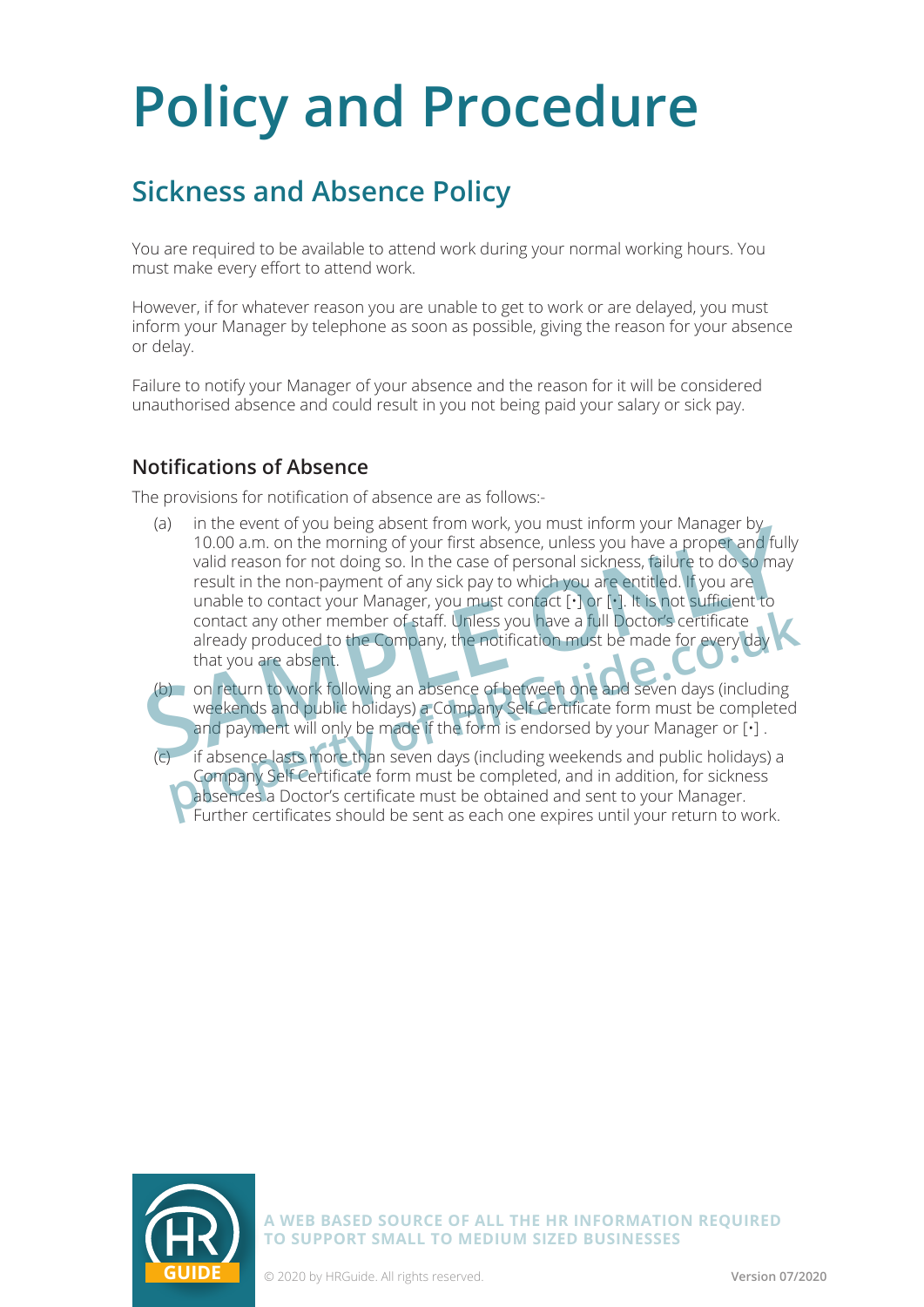## **Sickness and Absence Policy**

### **Statutory Sickness Pay**

All employees, subject to certain conditions, are entitled to receive Statutory Sickness Pay ("SSP") at a level fixed by the government under the provisions of current legislation. The Company has to ensure that it keeps its sickness records in accordance with government requirements and payment of SSP is dependent upon your compliance with rules concerning notification of absence and evidence of sickness. The Company has made its own rules about these matters, set out above, which are the same as the SSP rules. Although the entitlement to receive SSP and the level of payment is laid down by statute, the Company is responsible for meeting the costs of the SSP it pays to its employees. A brief explanation of the SSP Scheme follows:-

- (a) SSP is payable in respect of absence from work due to sickness on qualifying days. Your qualifying days are the days on which you normally work. No SSP is payable for the first three qualifying days of a period of sickness absence unless the first day of this sickness can be linked to a previous period of sickness. The first 3 days are known as 'waiting days'.
- (b) Two periods of sickness can be linked if separated by 56 calendar days or less. In those circumstances if you had completed 3 waiting days in the first period of sickness these will count as waiting days for the second period of sickness.
- (c) SSP is payable at one rate for all qualifying days during the period of sickness absence up to a maximum payment equal to 28 times the appropriate weekly rate. Where periods of sickness absence are linked together, maximum entitlement is calculated cumulatively. the first day of this sickness can be linked to a previous period of sickness. The<br>first 3 days are known as 'waiting days'.<br>(b) Two periods of sickness can be linked if separated by 56 calendar days or less. In<br>those circ
	- (d) SSP is payable in the same way and at the same time as wages and subject to the usual deductions. Contractual payments made to you under a Company sick pay scheme (if any) or in satisfaction of any other contractual entitlement will go towards discharging the Company's liability to make payment under the SSP Scheme and vice versa. sickness these will count as waiting days for the second period of sickness.<br>
	SSP is payable at one rate for all qualifying days during the period of sickness.<br>
	absence up to a maximum payment equal to 28 times the appropr

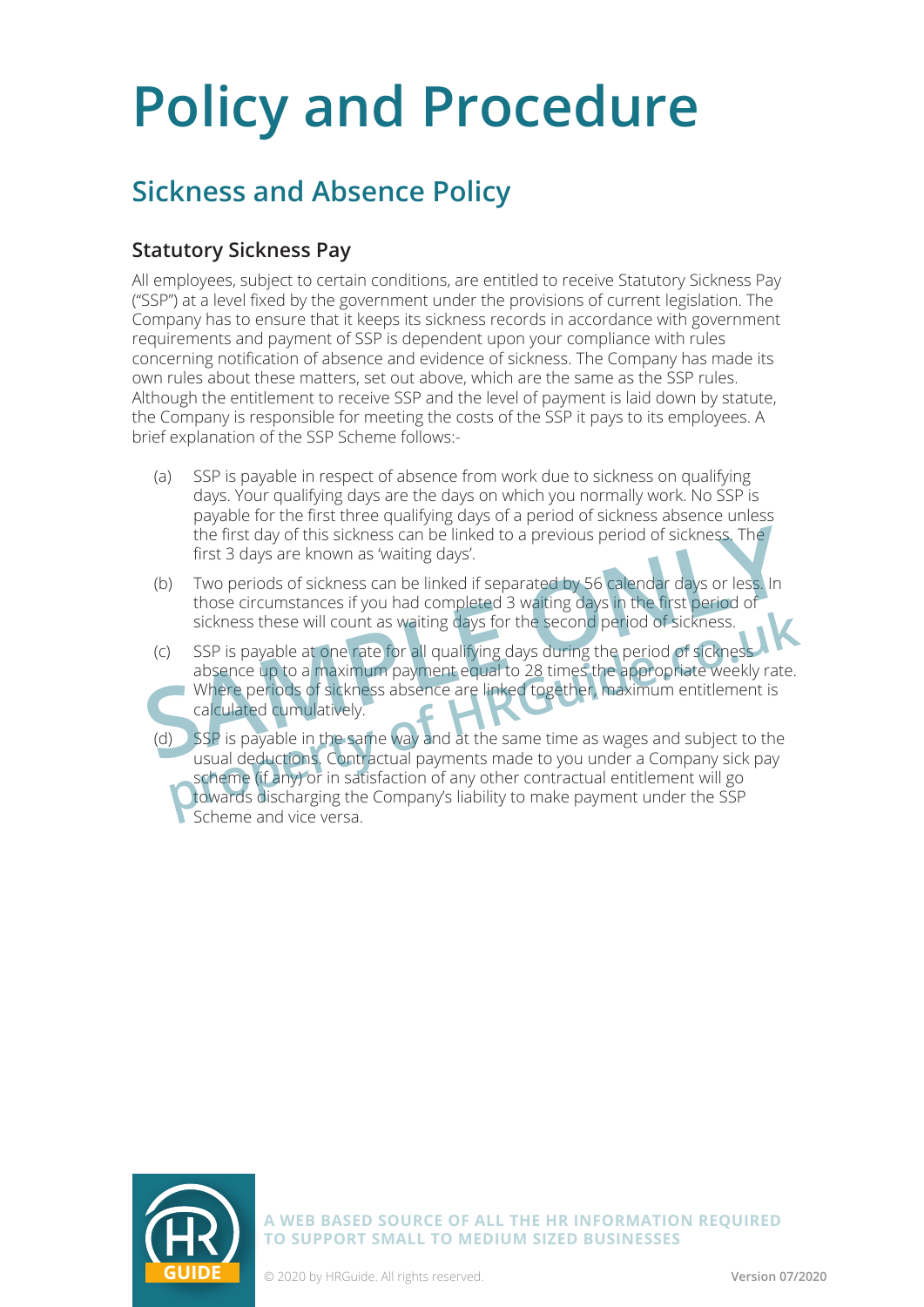## **Sickness and Absence Policy**

#### **Contractual Sickness Pay Scheme**

Provided that you comply with all the Company's requirements particularly in respect of notification of absence and evidence of sickness, the Company will in certain circumstances pay contractual sickness pay under the terms of your contract of employment. The Company's contractual sickness payment entitlement is as follows:

The Company stresses that any contractual sickness pay paid to you by the Company under the terms of your contract of employment will include your SSP entitlement from the government.

For the purposes of contractual sickness pay, your basic salary is your basic weekly salary subject to all normal deductions. It excludes overtime and bonus payments.

The Company reserves the right to withhold contractual sickness pay if employees fail to adhere to the notification and other requirements. Failure to adhere to those requirements may also disqualify you from SSP.

The Company also reserves the right to withhold payment of any contractual sickness pay if the Company considers you are abusing this Scheme. You should note that the Company reserves the right to terminate your employment at any time during your absence from work even if, at the time of giving notice to you, you remain entitled to contractual sickness pay under this Scheme. The Company also reserves the right to withhold payment of any contractual sickness pay<br>be Company considers you are abusing this Scheme. You should note that the Company<br>seerves the right to terminate your employment at a

SSP will be paid by the Company for up to 28 weeks in accordance with current legislation. On the expiry date of 28 weeks incapacity benefit may be paid if claimed direct from the DWP and, in those circumstances, an amount equal to any employee's standard state sickness benefit will be deducted from any sickness payment made by the Company when sickness benefit is payable by the DWP. even it, at the time of giving notice to you, you remain entitled to contractual sickness<br>inder this Scheme.<br>will be paid by the Company for up to 28 weeks in accordance with current legislation.<br>ne expiry date of 28 weeks

### **Medical Reports**

At the Company's discretion, following consideration of attendance record or work performance, the advice of the Company's doctor may be sought. In such a case, you will be required to give permission for the Company's doctor to liaise with your own doctor prior to a medical examination and for the Company's doctor to disclose to the Company the results of the examination and discuss with it any matter arising from the examination as might impair you in properly discharging your duties. It is stressed that in such circumstances any report will be treated in strict confidence.

You will not be permitted to return to work until your doctor has accepted that you are fit to return to work. Further, please note that when you inform the Company you are fit to return to work the Company reserves the right to require you to attend a medical examination by a company doctor prior to you being permitted to re-start work.